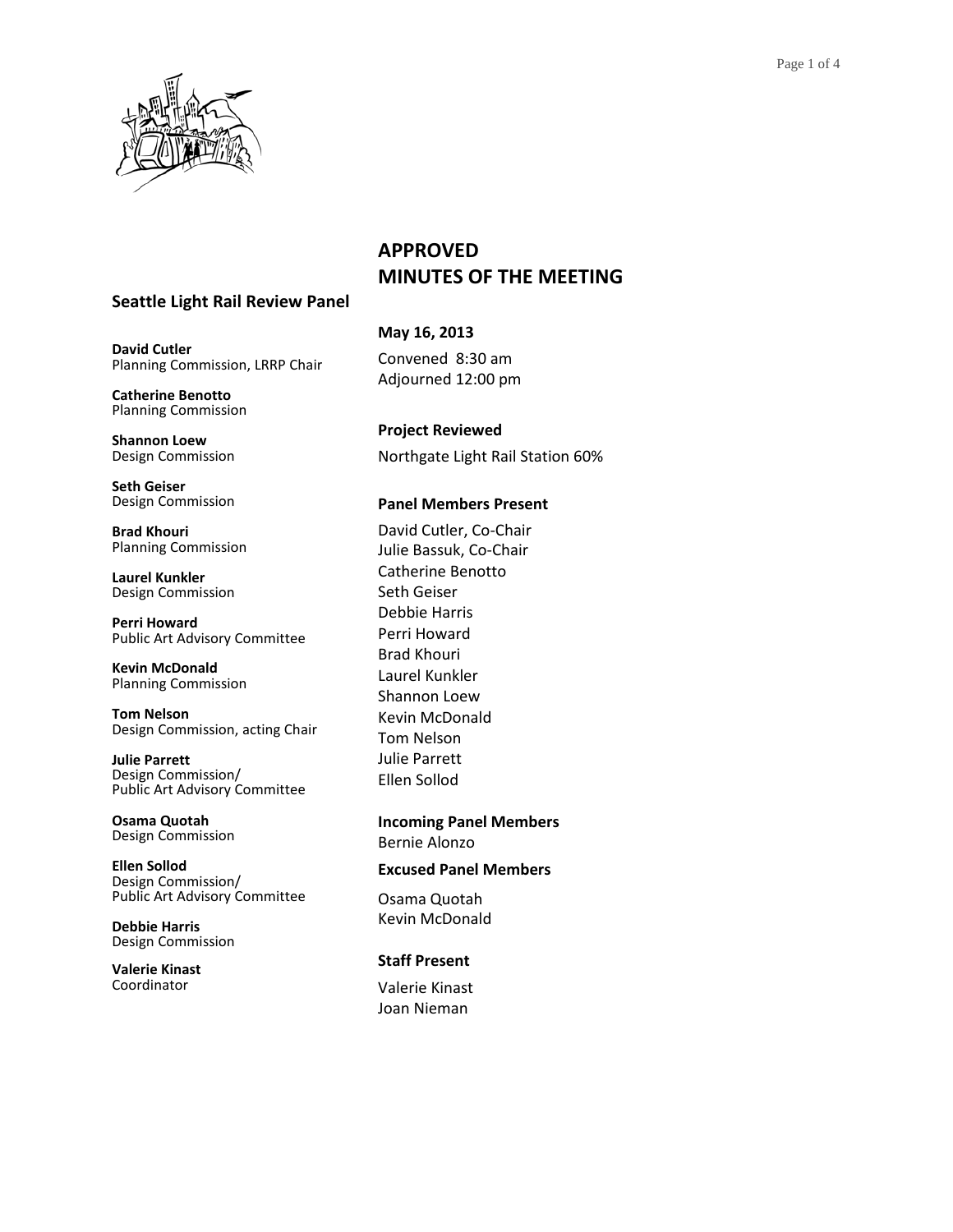| May 16, 2013 | Project:                        | <b>Northgate Light Rail Station</b>                                                                                                                                                                                                                                                                                                                               |
|--------------|---------------------------------|-------------------------------------------------------------------------------------------------------------------------------------------------------------------------------------------------------------------------------------------------------------------------------------------------------------------------------------------------------------------|
|              | Phase:<br><b>Last Reviewed:</b> | 60% Design<br>Nov 2011, 30% passed; Nov 2012, 60% denied;<br>Dec 2012 60% Guideway passed                                                                                                                                                                                                                                                                         |
|              | <b>Presenters:</b>              | Ron Endlich, Sound Transit<br>David Hewitt, Hewitt Architects<br>Barb Swift, Swift and Company<br>Barbara Luecke, Sound Transit<br>Gordon Clowers, DPD<br>Michael James, SDOT<br>Gary Prince, KC Metro TOD<br>Sally Turner, KC Metro Transit                                                                                                                      |
|              | <b>Attendees:</b>               | Debora Ashland, Sound Transit<br>Ryan Bianchi, Sound Transit<br>Cris Bruch, Artist<br>Leah Ephrem, Hewitt Architects<br>Bob Nichols, Sound Transit<br>Mary Ann Peters, Artist<br>Rachel Smith, Govt. Relations, Sound Transit<br>Melinda Sneed, Public Art Coordinator, Sound Transit<br>Thomas Whittemore, Dept. of Neighborhoods<br>Fred Wilhelm, Sound Transit |

**Time: 8:30 am – 12:00 pm**

#### **Recusals and Disclosures**

Panel member Quotah was recused Panel member Benotto works on unrelated project/s for King Co Panel member Cutler works on unrelated TOD for King Co Panel member Khouri works on unrelated projects for King Co Panel member Nelson works on unrelated TOD for King Co Panel member Alonzo working on UW contract related to University Light Rail Station

#### **Purpose of Review**

The Light Rail Review Panel met to receive a briefing by staff from Sound Transit, DPD, SDOT, and King Co. Metro on the Northgate Transit Oriented Development plans and to review the 60% design of the Northgate Light Rail Station. At a previous meeting the LRRP had denied approval of an earlier 60% design with the request that the project team further develop and return for review of the guideway, station, parking garage and plaza, and art. Revised guideway 60% plans were reviewed and received approval of the LRRP on December 20, 2012. This review was of the station, but not of the parking garage or art.

(Note: the north plaza is part of the station and was covered in the presentation and review. Condition 3 speaks to north plaza design feedback).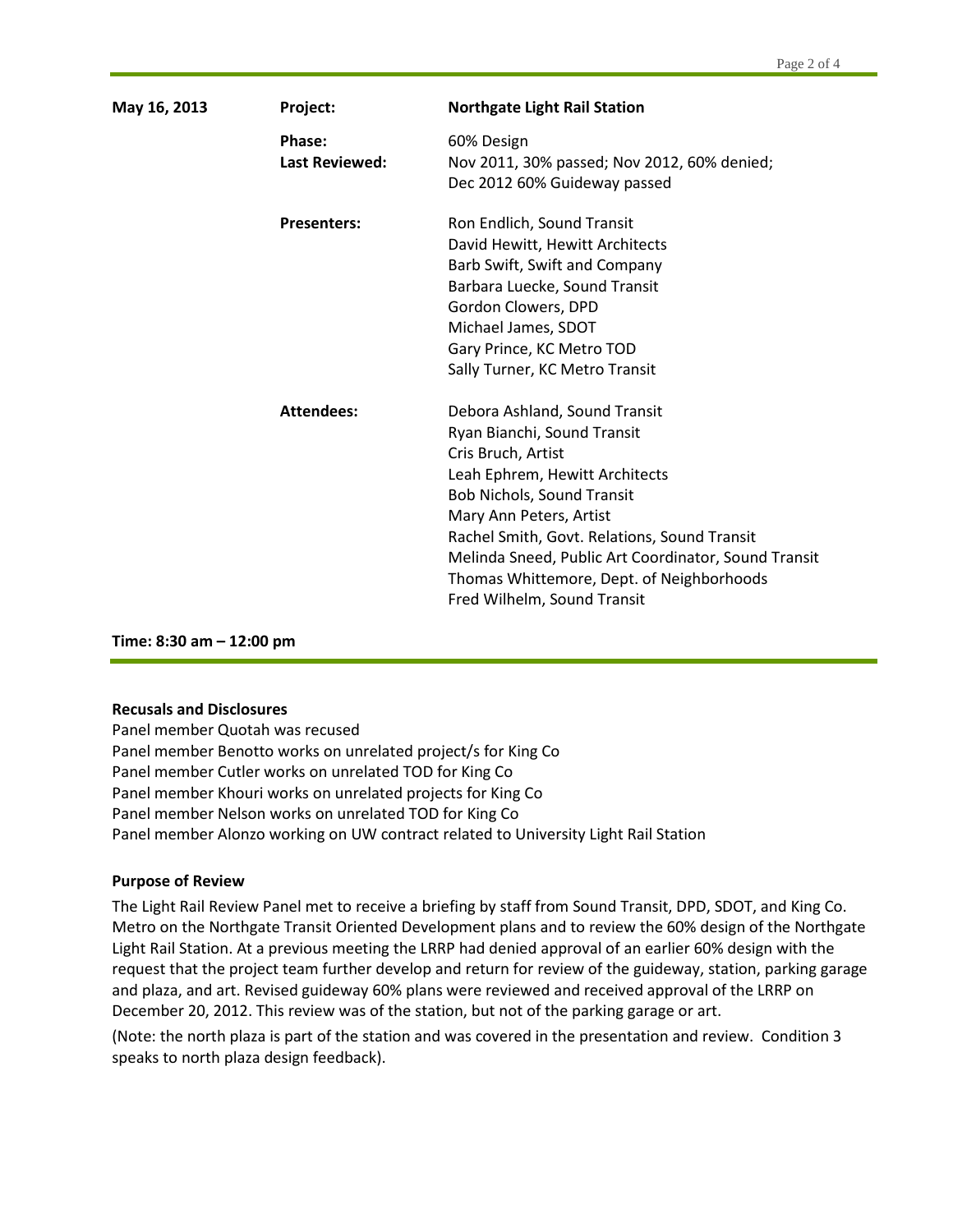#### **Summary of Proposal**

Sound Transit's elevated Northgate Light Rail Station is the last stop on a 4.3 mile extension of light rail, and will be the northern interim terminus until light rail is extended further north. The Northgate Station will open in 2021; Link light rail service will be extended to Lynnwood by 2023. Managers from Sound Transit, King County Metro and the City of Seattle intend to fully integrate the inter-modal transit facilities, develop TOD, and achieve ridership goals during and after station construction. Sound Transit is negotiating to build a shared-use parking garage on the southwest corner of the Northgate Mall site, west of the existing shareduse garage, before station construction begins. Also, Sound Transit is studying and prioritizing opportunities to improve pedestrian and bicycle access in the immediate station area. Sound Transit has adjusted the design of the guideway and station to accommodate SDOT's proposed cycle track on 1st Ave NE and is contributing \$10 million, to be matched by the City, toward the construction of a pedestrian bridge over I-5 and other pedestrian and bike improvements in the station area. How the bridge connects to the station is yet to be determined and, in part, depends upon the bridge placement. At this point the station is being designed under the assumption the pedestrian bridge will connect at the mezzanine level at the south end of the station. The City (SDOT) is the lead on designing the I-5 bridge and finding the remaining funding to complete the construction of the bridge.

#### **Summary of Presentation**

Sound Transit, DPD, and King Co. Metro staff described the station context and integration. They explained the general plans for a parking garage on the south west corner of the Northgate mall property. The Urban Design Framework that is being completed for the station area was described.

The station designer, David Hewitt described the station design. Barbara Swift of Swift Co presented the open space design. Barbara Luecke of Sound Transit, and the two project artists Cris Bruch and Mary Ann Peters presented conceptual ideas for the art.

The presentations can be found on the Design Commission website where the minutes are located:

#### **Summary of Discussion**

The general tenor of the discussion was positive about the changes and progress that had made with the design. There were a few areas where information was not provided that will need to be brought to the LRRP for review, as noted in the action below. The discussion produced a number of recommendations for further development of the plans.

The conversation around the ground plane connectivity, form, and function covered integration of the various elements. Coordinating with the TOD plans and Urban Design Framework were seen as important. There was discussion about how pedestrian flow, transit movements, and facility functions can be accommodated within a lively public open space. The station was talked about as a gateway to the neighborhood because of its high visibility from the freeway.

Discussion of the station planning and form of the building started with praise for the refinements that had been made to the design. Panel members noted the logic and clear articulation of the buildings. The neutral color was viewed as a positive, and the addition of bright colors in places was felt to bring vitality to the buildings. Panel members agreed there was a need for further resolution in bringing the building parts together, being more deliberate with emphasis, and balancing the visual affect the whole. The panel discussed the art at the station, thinking about how it would work in conjunction with the architecture and elements of the plaza.